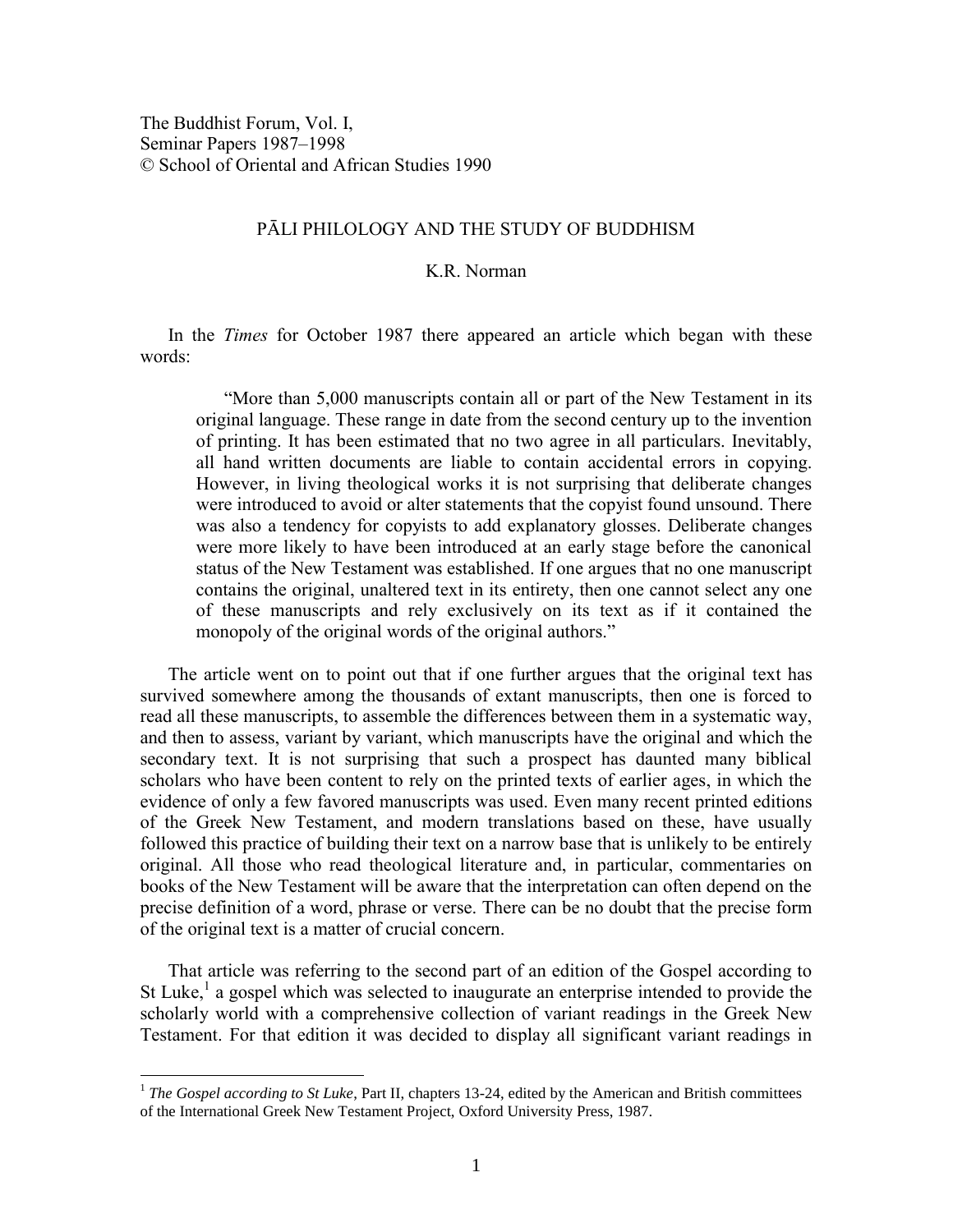more than two hundred of those manuscripts which contain St Luke"s Gospel, as well as early translations of the Gospel, and quotations from the Gospel in the works of the early Church Fathers. At one stage more than two hundred and sixty readers were engaged in studying and collating microfilms of the Greek manuscripts utilized, and many scholars over many years have been involved in the preparation of the work.

Reading the beginning of the article I was struck by how close, *mutatis mutandis*, is the situation with regard to the books of the Pāli canon. Reading, however, about the way in which this particular edition was made, I was struck by the complete contrast to the way in which many editions of the Pāli texts have been, and are, I fear, still being, made. Leaving aside those texts which have been edited from a single manuscript because, unfortunately, only one single manuscript has so far come to light, anyone who reads the editor"s preface to many of the editions published by the Pali Text Society will be amazed at the small number of manuscripts which the editors have thought would be sufficient for them to utilize when performing their task. In some cases editors have been content to reproduce the readings of one or more oriental printed editions, often without attempting to ascertain the basis for such editions. For example, the Pali Text Society edition of the *Buddhavaṃsa-aṭṭakathā* is based upon, and is in effect a transcription of, a single printed edition, that in Sinhalese script in the Simon Hewavitarne Bequest Series. It occasionally gives variant readings from that edition. Volume I of the Pali Text Society edition of the *Papañcasūdanī*, the commentary upon the Majjhima-nikāya, is based upon two Sinhalese manuscripts, two Sinhalese printed editions and a Burmese manuscript of the ṭikā, i.e. the subcommentary upon the *Papañcasūdanī*, which could, at best, have given help with whatever words are quoted in the lemmata. From Volume II onwards the basis of the edition was three printed editions, one being one of the Sinhalese editions used for Volume I, and the other two being editions in the Burmese and Thai scripts. No information whatsoever is given about the basis for these oriental editions, nor are any variant readings quoted from them. No information is given about the principles followed in establishing the text of the Pali Text Society edition, and we are left to suppose that, when the oriental editions differed, the editor of each volume selected arbitrarily whatever readings appealed most to him or her. Other editions have been printed without the benefit of proof-reading, in part or in whole, and one was actually printed with spaces, rather than hyphens, between component parts of compounds, because the Founder"s widow, acting as General Editor, was mindful of her dead husband"s dislike of hyphens<sup>2</sup> and arbitrarily ordered the printer to remove all those inserted by the editor in his manuscript. This he did, but he omitted to close up the consequent gaps.

It is doubtful whether these facts are known to many of those who write about Therevāda Buddhism, and who happily base their work upon texts which have been edited in this way, and the translations based upon such texts. Even those who are aware of such deficiencies frequently do nothing about it either because they do not have the time, or because they are not sufficiently competent in the Pāli language to remedy the matter. It may justifiably be asked whether the errors which may remain in the editions of the Pāli texts really matter, and whether they are likely to have resulted in any misunderstanding of the basic and most important elements of Buddhism. My simple

 2 See M.M. Bose, ed., *Itvuttaka-aṭṭakathā*, Vol. II, London, 1936, iii.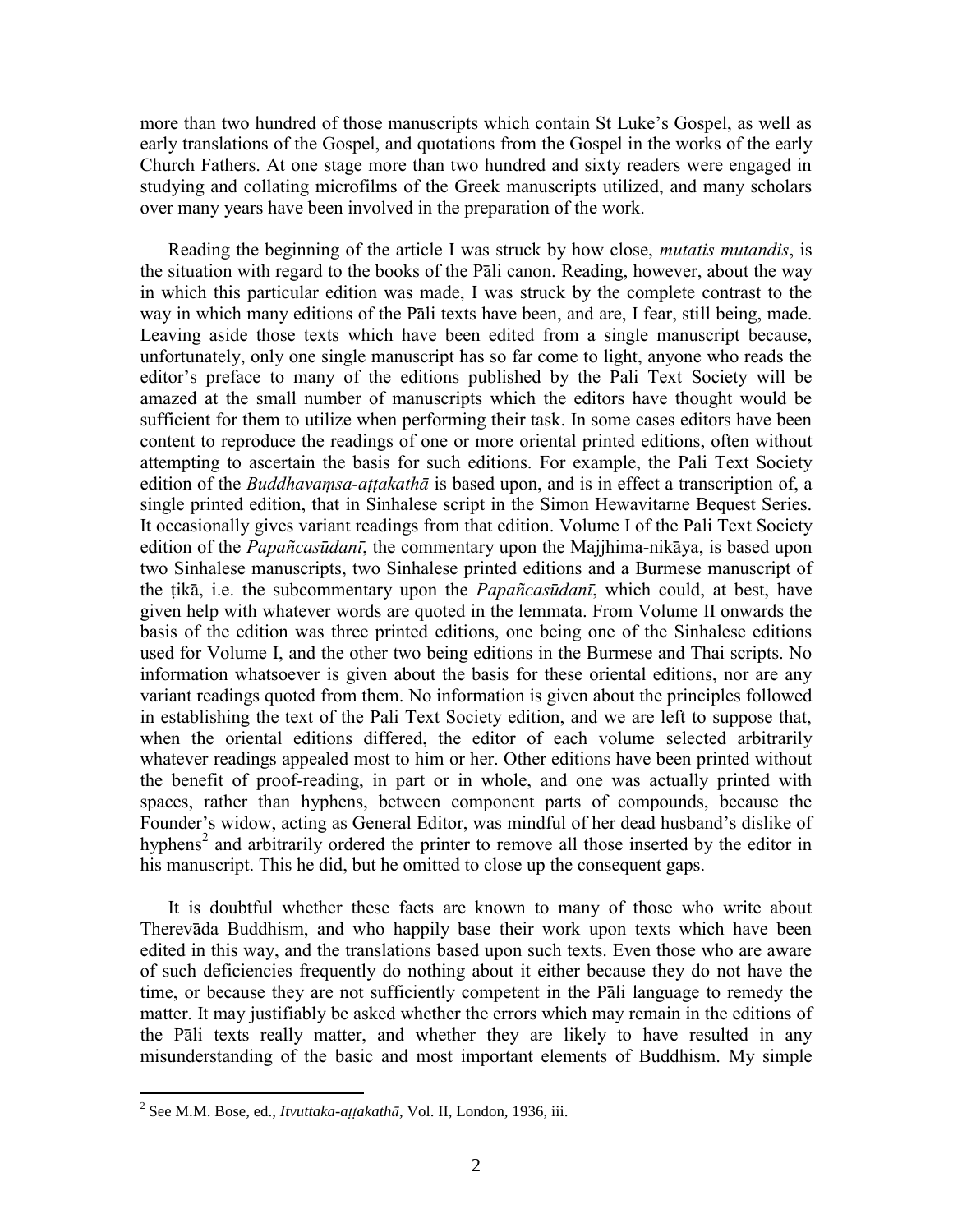answer is that I do not know, because I am not competent to judge the relevant importance of Buddhist doctrines, but as a matter of principle, I would regret any errors of facts, however trivial, or interpretation of those facts, if they arose from an error in an edition of a Pāli text, just as no New Testament scholar worthy of the name would be happy about anyone working with a text which he knew to be less than perfect.

It seems to me that the situation in other fields of Buddhist studies is not so very different. The main difference is that, in the area of Hīnayāna Sanskrit texts at least, the number of manuscripts concerned is much smaller, and in many cases, when we come to consider the texts from Gilgit or Turfan, we are talking about unique manuscripts or fragments of manuscripts. It is not clear that some of those making use of these manuscripts realize the implications of this. When we talk about the deficiencies of a Pāli edition based upon one or two manuscripts or printed texts, we are doing so in the knowledge that, if we compare this handful of source materials with all the manuscripts which we know to be available in the libraries of the world, such a small number is not likely to be a wide enough sample to ensure correctness. Why then should we accept that the unique Kharoṣṭhī *Dharmapada* is likely to be a correct version of the *Dharmapada* of the Dharmaguptaka school, or a section of the Mūlasarvāstivādin *Vinaya* from Gilgit represents the authentic version of that text in every respect?

We have evidence that there were variations in the versions of such texts which these schools had, as Schmithausen has shown us very recently, $3$  and if we find such discrepancies in the few versions of any one text which the sands of Chinese Turkestan have given up, or which have come to light in Kashmir, then what would the situation be if we had a far wider and more representative sample of the literature of the Hīnayāna schools? I am well aware of the fact that scholars working in such fields sometimes say that they can compare their texts with the Tibetan and Chinese translations, and by emending them in the light of those translations they can arrive at a correct version of (say) the Mūlasarvāstivādin *Vinaya*. To them I would say that it may be possible by comparing Sanskrit, Tibetan and Chinese versions of such a text to come to an agreed reading of a particular passage, but it must be realized that in most cases the Tibetan and Chinese versions have no independent authority. They were made from Sanskrit originals, and all such a comparison can do is to confirm the reading of the Sanskrit text from which those translations were made.

In some cases it may be thought sufficient to do this, but in reality our aims should be grater than this. We know very little about the translation techniques which were adopted by those early translators and we have no idea what steps were taken to ensure that the manuscript or manuscripts from which they were making their translations contained a correct version of the text. We know from the records of the Chinese pilgrims that they sometimes obtained a single manuscript of a text to take back to China, from which in due course they or their successors made their translation. Without more information we cannot be certain that the Sanskrit (or very occasionally Pāli) version from which they made their translation was free from errors. Even if it was, then we must remember that

<sup>&</sup>lt;sup>3</sup> See L. Schmithausen, "Beiträge zur Schulzugehörigkeit und Textgeschichte kanonischer und postkanonischer Materialien", in H. Bechert, ed.: *Zur Schulzugehörigkeit von Werken der Hīnayāna-Literatur*, Zweiter Teil, Göttingen, 1987, 304-81.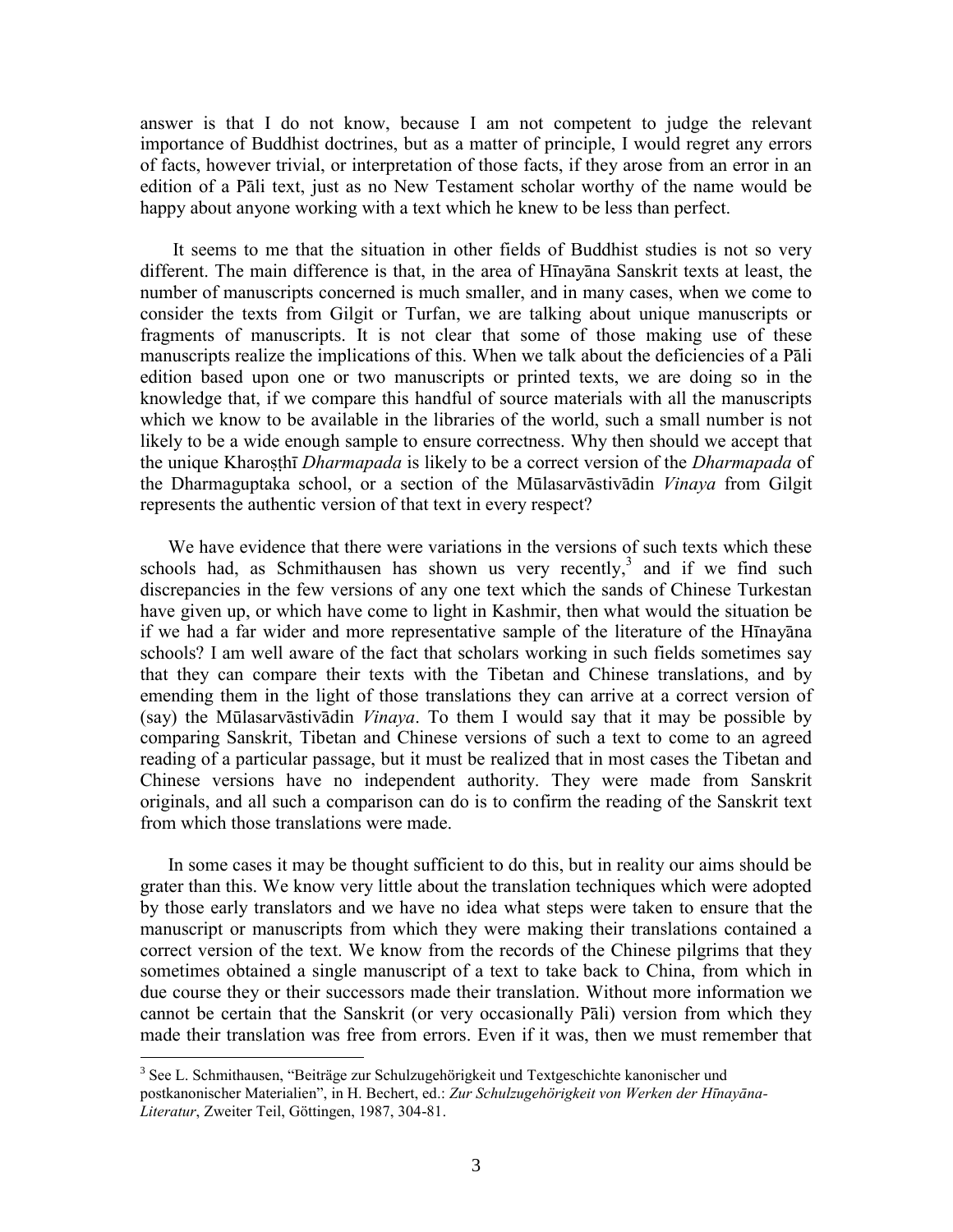the Sanskrit version was in turn, a translation from some variety of Middle Indo-Aryan dialect, and even if we can establish the form of the Sanskrit version correctly, all it tells us is what the person or persons responsible for making that translation thought his Middle Indo-Aryan exemplar meant. It does not prove that he was correct in his interpretation. It cannot be emphasized too much that all the versions of canonical Hīnayāna Buddhists texts which we possess are translations, and even the earliest we possess are translations of some still earlier version, now lost.

Clearly, for the study of Theravāda Buddhism accurate editions of Pāli texts are essential. We must then face the question: "What is an accurate edition of a Pāli text?" Here the variations between regional versions may cause problems. If we find, for example, that the Burmese edition of the first verse of the *Suttanipāta* contains the word *visaṭa*, with the retroflex -*ṭ*-, while the Sinhalese edition has *visata*, with dental -*t*-, then we have to recognize the fact that we may be faced, not with a correct reading as opposed to an incorrect one, but with a fundamental dialect difference of Middle Indo-Aryan, whereby -*ṛ*- followed by a dental -*t*- may or may not change that dental -*t*- to retroflex -*ṭ*before it disappears. Consiquently both readings may be correct in Pāli, and both may be original, since both may go back to dialects of Middle Indo-Aryan which are older than Pāli, perhaps back to the time of the Buddha. In short, the Buddha may well have used both versions in different recitations of the same text in different dialects. This aspect of Middle Indo-Aryan philology has not always been clear to scholars, even very eminent scholors, and as a result we find such statements as "the alternative spelling *visaṭaṃ*… is supported by the [Gāndhārī] Prakrit [and] should certainly be restored to the text<sup>34</sup> with a multitude of suggestions as to how the word should be taken. In this situation we should bear in mind the fact that the redactor of the *Udānavarga*, who most likely had something very similar to the *Gāndhārī Dharmapada* as his exemplar, was able to recognize that the word was to be identified with Sanskrit *visṛta*. 5

In some cases, however, the growing amount of material we have from non-Pāli sources can sometimes be used, if we exercise great care, to support one Pāli reading against another. The relationship between Pāli and non-Pāli versions of one and the same text, or phrase, or individual word, does nevertheless raise problems, since it is not at all obvious why a reading in a Sanskrit or Prakrit manuscript from Chinese Turkestan should sometimes be closer to a reading in a Pāli manuscript from Burma or Thailand than to a reading in a Sinhalese manuscript, e.g. the *Udānavarga*<sup>6</sup> has *krntana* in the verse which is parallel to *Dhammapada 275*, where the Sinhalese edition has *santhana*, but the Burmese edition has *kantana*. On the other hand, the Sanskrit version of the *Upāli*-*sūtra* has aprabhītasya where the Sinhalese and Burmese editions of the *Majjhima-nikāya*<sup>7</sup> have *appahīnassa*, but the Siamese version has *appabhītassa*. <sup>8</sup> Much research needs to be carried out into the interrelationship between the various Buddhist countries and their

<sup>4</sup> J. Brough, *The Gāndhārī Dharmapada*, Oxford, 1962, 197.

<sup>5</sup> *Udānavarga*, edited by F. Bernhard, XXXII, 64 foll.

<sup>6</sup> *Udānavarga*, *op*. *cit*., XII, 9-10.

<sup>7</sup> *Majjhima-nikāya*, I 386, 25\*.

<sup>8</sup> See O. von Hinüber, "Upāli"s verses in the *Majjhimanikāya* and the *Madhyamāgama*", in L.A. Hercus *et al*. , eds., *Indological and Buddhist Studies* (Volume in honor of Professor J.W. de Jong on his sixtieth Birthday), Canberra, 1982, 243-51 (see page 244).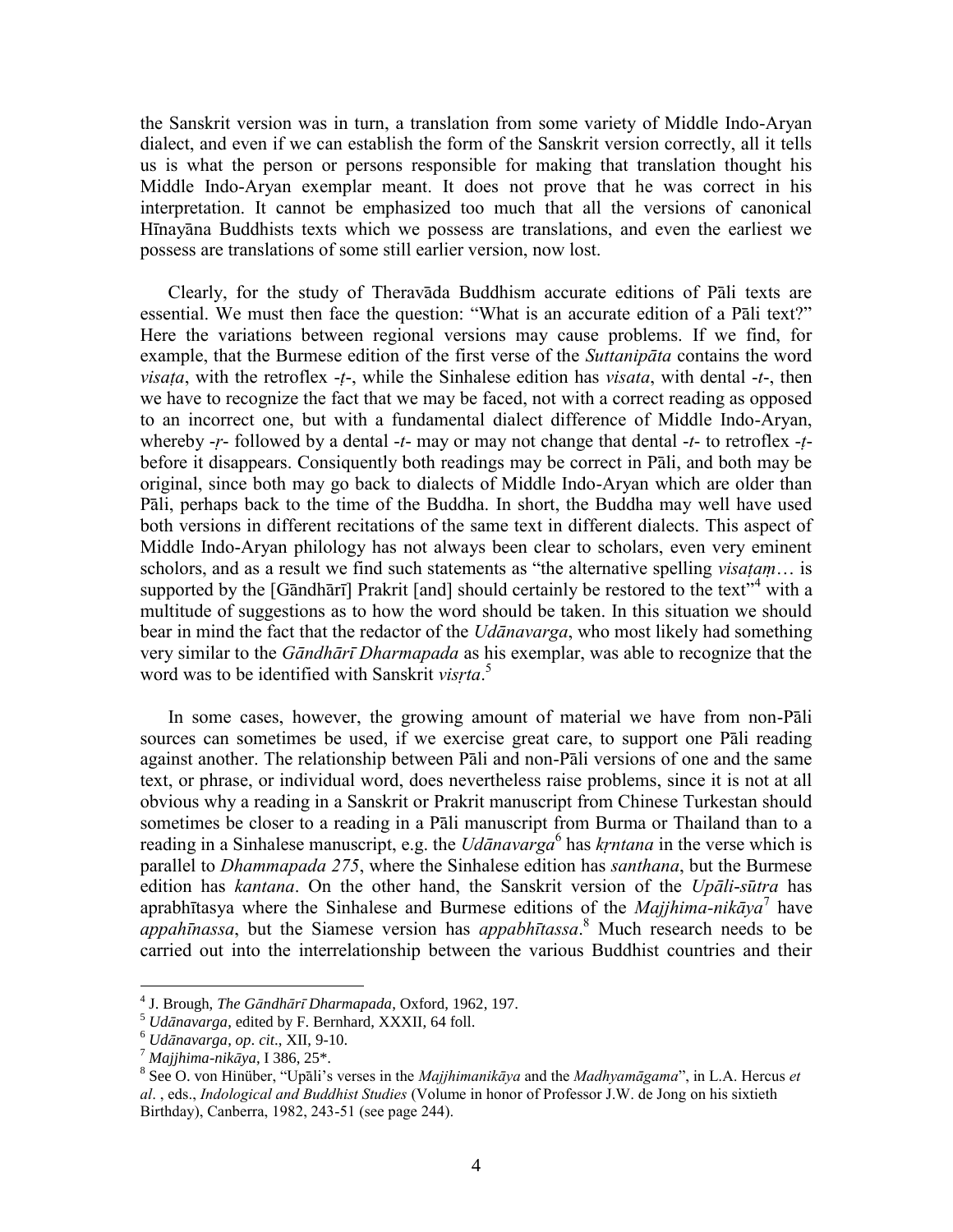manuscript traditions to try to find out the extent to which they depended upon one another in the past, in an attempt to work out how far their manuscript traditions are independent. It is clear that in very recent years the tradition in Thailand has been greatly influenced by Burmese and European editions, but research carried out in libraries in Thailand<sup>9</sup> is uncovering manuscripts which seem to be older than anything we have available from Ceylon and Burma, and some of the readings found in such manuscripts differ from those found in the present Thai editions, and give support for alternative readings which are in many ways superior to those of our present editions. These manuscripts certainly pre-date the Burmese Fifth and Sixth Councils, and in content, if not in actual physical nature, perhaps go back to the Siamese council held in 1475-77.

If non-Pāli sources can be used to help us in our research in Pāli philology, then the reverse is also the case. This has, of course, been recognized by those editing Sanskrit manuscripts from Turfan and Gilgit, and it is common practice to print the Pāli version, where it exists, alongside such a Sanskrit text. This has proved very useful as a means of correcting errors or conjecturing ways of filling up lacunae in manuscripts, or placing fragments in order, etc. The next stage of such an investigation, however, is to go further than this, and to compare the Pāli and non-Pāli versions, and to try to deduce, if not the form of the original text, at least that of an earlier version, from which they have both been translated.

Such a need arises immediately where we come across words which clearly refer to the same thing, but have different forms, which cannot be easily explained by the normal dialect variations, e.g. Sanskrit *pratisaṃvid*, *avadāna*, *ekavīcika*, *anupadhiśeṣa*, and *saṅghāvaśeṣa*, where the Pāli forms are *paṭsaṃbhidā*, *apadāna*, *ekabījin*, *anupādisesa* and *saṅghādisesa*. If we wish to make use of etymology as a means of finding out the precise meanings of these technical terms, then the fact that the relationship between them is obscure makes our task more difficult. There are also difficulties when we come across words which are possibly ambiguous. It is well-known that certain Pāli words have two or more possible etymologies, i.e. two or more Sanskrit words have become homonymous in Middle Indo-Aryan, so that when we meet the Pāli word in our reading we have to decide which of the Sanskrit antecedents we are dealing with. It is very interesting in such contexts to find that sometimes the Sanskrit parallels do not distinguish between the alternatives, but select one or other of them, e.g. Pāli *nekkhamma* can be derived from either Sanskrit *naiṣkramya* or Sanskrit *naiṣkāmya*, but it seems always to be Sanskritised in Buddhist texts as *naiṣkramya*. Reading, therefore, a Buddhist Sanskrit text in which the word *naiskramya* appears, we must bear in mind that it may stand for *naiṣkāmya*.

If the original author of a text intended a pun which was possible because the two elements of his pun were homonymous in the dialect of Middle Indo-Aryan in which he was composing his text, then the redactor translating into Sanskrit was faced with a problem when he came to deal with it. If an author intended *dhamma-pīti* to mean both "drinking the doctrine" and "joy in the doctrine", then a Sanskrit redactor, even if he realized that a pun was intended, which is not at all certain, could not hope to express it in

 $9$  See O. von Hinüber, "Pāli manuscripts from canonical texts from North Thailand – a preliminary report", JSS, 71, 1983, 75-88.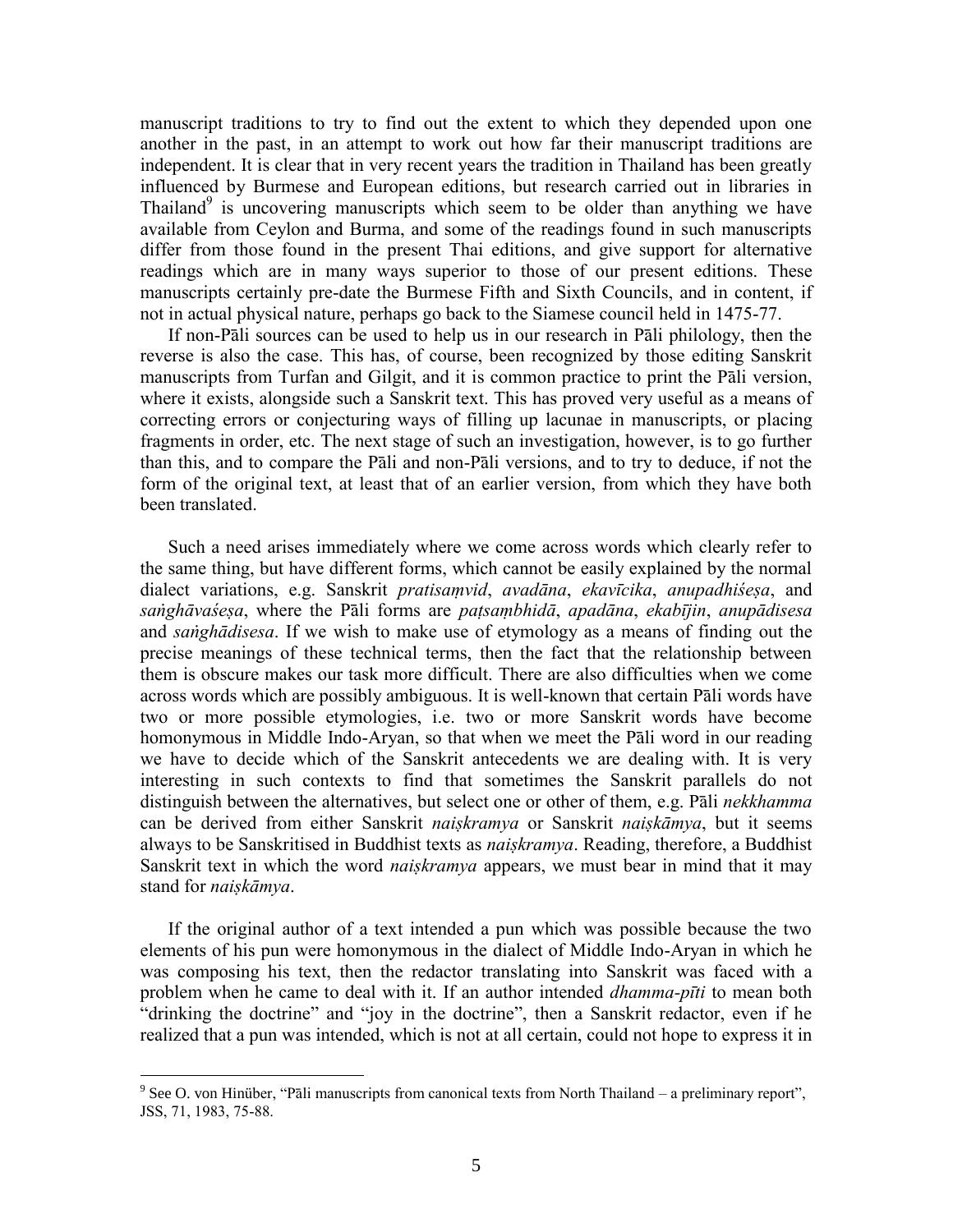Sanskrit, since he had to make a choice between writing *dharma-pīti* and *dharma-prīti*. He had the same problem with regard to a pun based upon *atta-dīpa*, which could mean either "a lamp for oneself" or "an island, i.e. refuge, for oneself". He had to write either *ātma-dīpa* or *ātma-dvīpa*.

Such examples are well-known, but there are other forms, equally ambiguous, which are perhaps less well known. If we consider the Sanskrit word *bodhisattva*, I do not doubt that many people would translate it as "a being destined for enlightenment", and the same translation is usually given for the Pāli form *bodhisatta*. Monier-Williams, however, translates it more according to the rules of Sanskrit grammar, as "one whose essence is perfect knowledge". This is a very good epithet for the Buddha, but hardly suitable for one who has not yet reached that state, which would make us rather suspicious about the translation of the word. We can, however, point out that the word *bodhisattva* is late in Sanskrit, and probably later that *bodhisatta* in Middle Indo-Aryan. We can therefore postulate that it is a backformation in Sanskrit. This gives us the opportunity of proposing alternative etymologies, and we can, if we wish, accept the suggestion of the Pāli commentators that it is  $bodhi + satta \leq sakta$ , i.e. "capable of enlightenment".<sup>10</sup>

Sometimes Pāli philology can help to suggest a solution to problems in languages other than Pāli. Those of you who have read Nāgārjuna"s *Ratnāvalī* in Tibetan may have noticed that he refers to *nirvāṇa* as 'master of everywhere'<sup>11</sup>, while the Chinese version translates it as 'all pervading.<sup>12</sup> The epithet is a quotation of a canonical phrase, which appears in the Chinese translation of the *Dīrgha-āgama*<sup>13</sup> of the Dharmaguptakas in the form "shining of or by itself", although the parallel in the Chinese translation of the *Madhyama-āgama*<sup>14</sup> of the Sarvāstivādins of Kāśmīra seems not to include the epithet. The phrase also occurs twice in the Theravādin canon, in the *Dīgha-nikāya*<sup>15</sup> and the *Majjhima-nikāya*,<sup>16</sup> and most editions read *sabbatopabha*,<sup>17</sup> which would appear to support the reading in the *Dīrgha-āgama*. Why, then, should Nāgārjuna, or at least his translators, translate differently?

When, however, we come to investigate, we find that the Pāli situation is not as simple as it might appear. The commentator Buddhaghosa wrote commentaries on both the Dīgha- and the Majjhima-nikāya. In the commentary on the latter he gives three explanations for *sabbato-pabha*: 'shining', 'abundant, having power', and 'ford'. The sub-commentary to his commentary refers only to the first of these. In his commentary upon the Dīgha-nikāya Buddhaghosa gives only the explanation as "ford", basing it upon the sound change  $-p$ -  $>$   $-bh$ -. The sub-commentary gives the explanation 'ford', but also alludes to the idea of "shining". The matter is further complicated by the fact that the Pāli

<sup>&</sup>lt;sup>10</sup> See W.B. Bollée, "Buddhists and Buddhism in the earlier literature of the Śvetāmbara Jains", in L. Cousins et al., eds., *Buddhist Studies in Honor of I.B. Horner*, Dordrecht 1974, 27-39 (p. 36, n. 2).

<sup>11</sup> *kun-tu-bdag-po*. See Ratnāvalī, I, 93-95. Cf. *Yuktiṣaṣṭika*, 34.

<sup>&</sup>lt;sup>12</sup> T, XXXII, 495b, 1.15.

<sup>&</sup>lt;sup>13</sup> T, I, 102c, 1.17.

<sup>&</sup>lt;sup>14</sup> T, I, 548b, 1.11.

<sup>&</sup>lt;sup>15</sup> I, 223, 12.

 $16$  I, 329, 31.

<sup>17</sup> The Pali Text Society editions of the *Dīgha-nikāya* and its commentary both read –*paha*, but this seems to be due to the confusion of *ha* and *bha* in the Sinhalese script.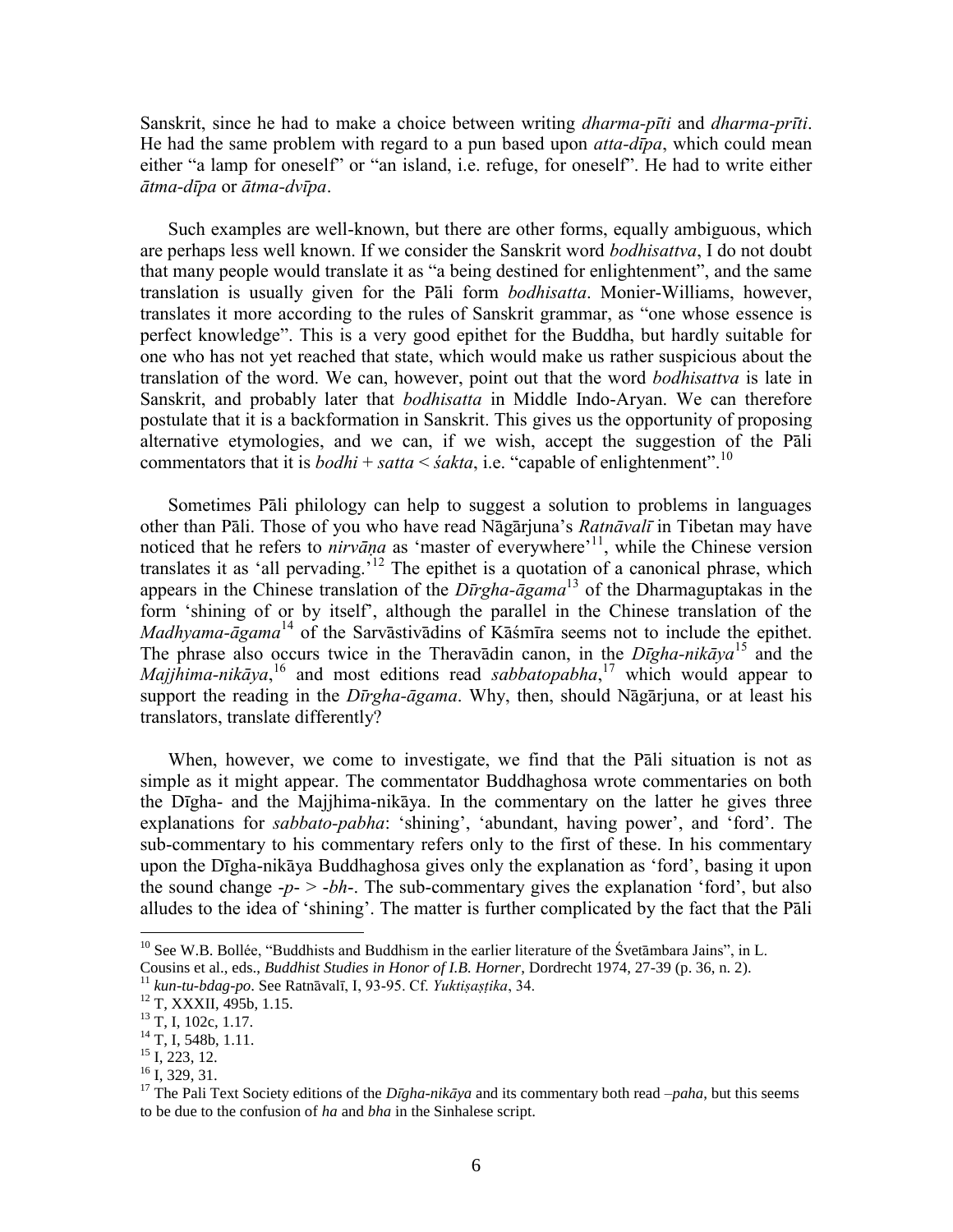grammarian Aggavaṃsa refers in one place in his grammar to *sabbato-pabha* as an epithet of *nibbāna*, but in another place refers to *sabbato-papha* as an example of the sound change  $-p$ -  $>$  -*ph*-.<sup>18</sup> It would seem likely that this is the sound change to which Buddhaghosa was referring, and we must therefore assume that there has been an error in the manuscript translation for this word - an assumption which is borne out when we note the variation in the readings in the various editions.

The most probable explanation for all this confusion is that in a version earlier than any of those available to us today the epithet had the form *sabbato-paha* or *sabbatopahu*, i.e. it was composed in, or had been transmitted through, a dialect where aspirated stops developed to -*h*-, and where the nominative singular of short -a stems could be in -*o* or -*u*. Those translating into Pāli or Sanskrit were, therefore, faced with the problem of deciding how to present the word in their own language or dialect, and how to explain it. The Pāli tradition came up with three solutions: to change -*paha* to -*papha*, to change *paha* to -*pabha*, or to change -*pahu* to -*pabhu*. The first was explained as -*papa* "ford", with the change of -*p*- > -*pha*-; the second as -*pabha* "shining", and the third as -*pabhūta* 'abundant, having power'. Not all of these are attested in the canonical texts as we have them, but the commentarial traditions retained them in their exegesis.

Other traditions, at least those which are available to us now, seem not to have approved of, or perhaps thought of, the idea of -*papha* "ford". It is not clear what the reading was in the Sanskrit or (Prakritized Sanskrit) versions underlying the Chinese *āgamas*. The version available to the *Dīrgha-āgama* redactor was clearly capable of interpretation as -*prabha*, which accounts for the translation found there. It seems likely that the version available to the *Madhyama-āgama* redactor was not capable of such an interpretation or it would surly have been translated in the same way as in the *Dīrghaāgama*. Whatever it was, it seems to have been beyond the redactor"s ability to translate, which probably accounts for his omitting it. The version available to Nāgārjuna either contained the word -*pabhu*, or was capable of being so interpreted, which accounts for his including this form of the epithet in his *Ratnāvalī*.

I am not a scholar of Buddhism, and I must confess that I do not have any great interest in the subject, and know little or nothing about it. I would, however, describe myself as a scholar of Pāli, even if I discover each year that I know less and less about the subject, and increasingly find that I accept less and less of whatever I thought I understood years ago. I regard my part in the connection between Pāli philology and Buddhist studies as being that of a consultant, and over the years I have had an extensive correspondence with those who wish to know whether the suggestions or proposals which they wish to make about Buddhism, based upon Pāli sources, are tenable and viable. To such inquiries I have occasionally had to say that, relying on the knowledge which I have of the subject, their suggestions are impossible or, rather, very unlikely (it is hard to be certain that anything is impossible in the field of Middle Indo-Aryan studies). Sometimes I can emphatically support the suggestion, and even give additional evidence. Most of the time, however, I can say little more than "Maybe", which is sufficient for them, they believe, to go ahead.

<sup>18</sup> *Saddanīti* 70, 20 and 622, 21.